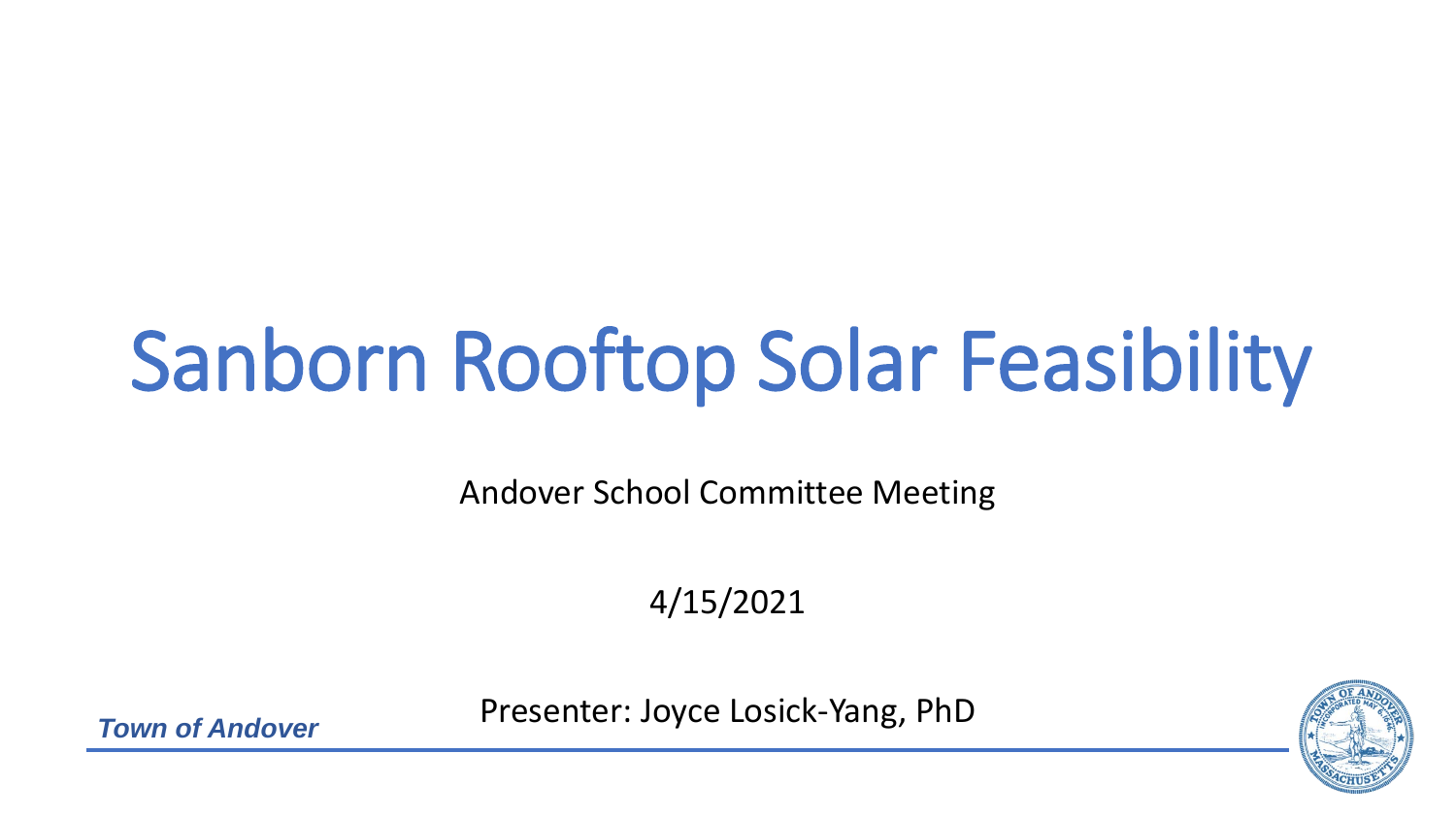### Feasibility and Production Potential at Sanborn

- Roof nearing end of life
- Expected life of new roof matches well with life expected for solar panels (both 25-30 years)
- Material and structural compatibility can be ensured
- Roof space ideal for solar:
	- South-facing
	- Little to no shading
	- Low pitch
	- Little to no HVAC units
- Cadmus Group feasibility study showed solar production potential to be  $\sim$  180% current electricity usage



| <b>Site Name</b>   | <b>Roof Capacity</b> | <b>Roof Capacity</b> | <b>Annual Production</b> | Total Panels     |
|--------------------|----------------------|----------------------|--------------------------|------------------|
|                    | (kW-DC)              | (kW-AC)              | (kWh)                    | <b>Installed</b> |
| Sanborn Elementary | 258.3                | 202.4                | 332,000                  | 698              |

### *Town of Andover*